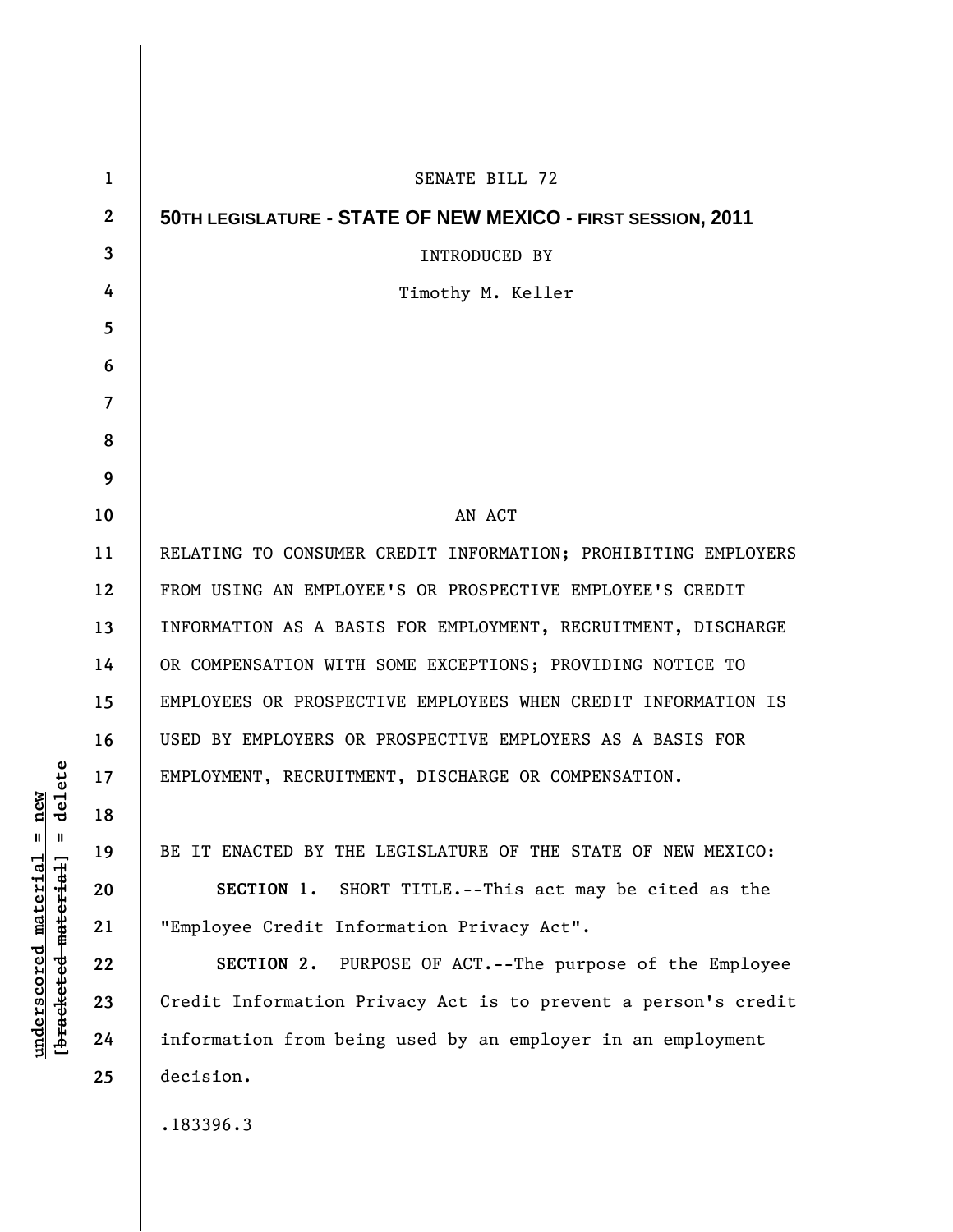**1 2 SECTION 3.** DEFINITIONS.--As used in the Employee Credit Information Privacy Act:

**3 4 5 6 7 8**  A. "consumer reporting agency" means a person that, for monetary fees, dues or on a cooperative nonprofit basis, regularly engages, in whole or in part, in the practice of assembling or evaluating consumer credit information or other information on consumers for the purpose of furnishing consumer reports to third parties; and

**9 10 11 12 13 14 15 16**  B. "credit information" means a written, oral or other communication prepared by a consumer reporting agency or provided by the employee or prospective employee to an employer or prospective employer, bearing on an employee's or prospective employee's credit worthiness, credit standing or credit capacity, that is used or is expected to be used or collected, in whole or in part, for the purpose of an employment decision.

**SECTION 4.** USE OF CREDIT INFORMATION IN EMPLOYMENT DECISIONS PROHIBITED.--Except as provided in Section 5 of the Employee Credit Information Privacy Act, an employer or prospective employer shall not:

A. fail or refuse to hire or recruit, or discharge or otherwise discriminate against, a person with respect to employment or compensation or with respect to a term, condition or privilege of employment, based on the person's credit information; or

 $- 2 -$ 

.183396.3

 $\frac{1}{2}$  intereted material = delete **[bracketed material] = delete**  $underscored material = new$ **underscored material = new**

**17** 

**18** 

**19** 

**20** 

**21** 

**22** 

**23** 

**24** 

**25**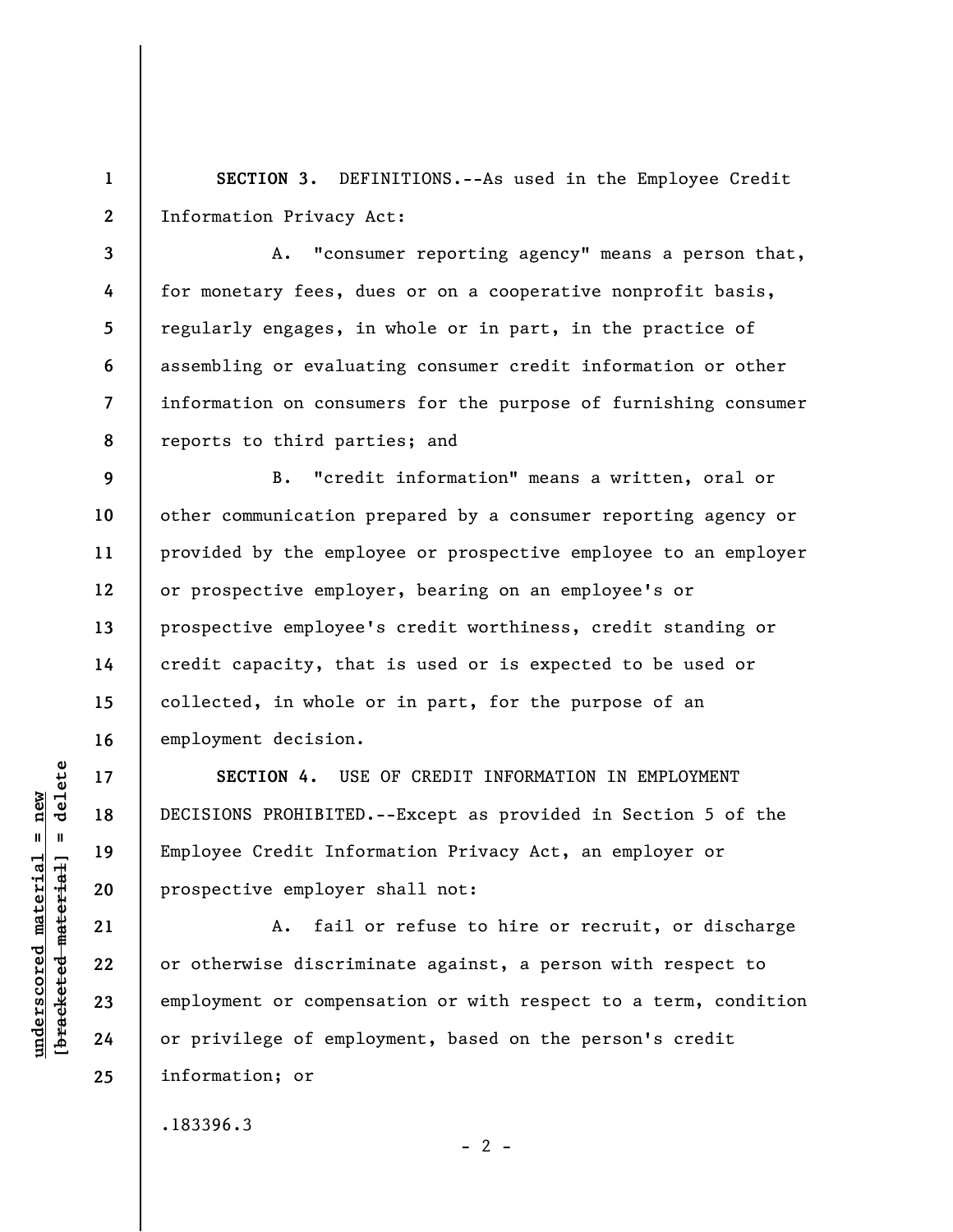**1 2**  B. inquire about an applicant's or employee's credit information.

**3 4 5 6 7 8 9 10 11 SECTION 5.** EXCEPTIONS TO THE PROHIBITION ON THE USE OF CREDIT INFORMATION IN EMPLOYMENT DECISIONS.--The prohibition in Section 4 of the Employee Credit Information Privacy Act does not prevent an employment or inquiry action if good credit information is an established bona fide occupational requirement of a particular position or a particular group of the employer's employees. Information regarding a person's credit information is not a bona fide occupational requirement unless:

A. the person applies for, or currently holds, employment that requires federal deposit insurance corporation clearance;

B. the person applies for, or currently holds, employment at a financial service institution; or

C. the person applies for, or currently holds, employment that requires United States security clearance.

**SECTION 6.** INITIAL NOTIFICATION OF USE OF CREDIT INFORMATION.--

A. If an employer or prospective employer uses credit information to fail or refuse to hire or recruit, or to discharge or otherwise discriminate against, a person with respect to employment or compensation, or with respect to a term, condition or privilege of employment, the employer or .183396.3

 $-3 -$ 

 $\frac{1}{2}$  intereted material = delete **[bracketed material] = delete**  $underscored material = new$ **underscored material = new**

**12** 

**13** 

**14** 

**15** 

**16** 

**17** 

**18** 

**19** 

**20** 

**21** 

**22** 

**23** 

**24** 

**25**